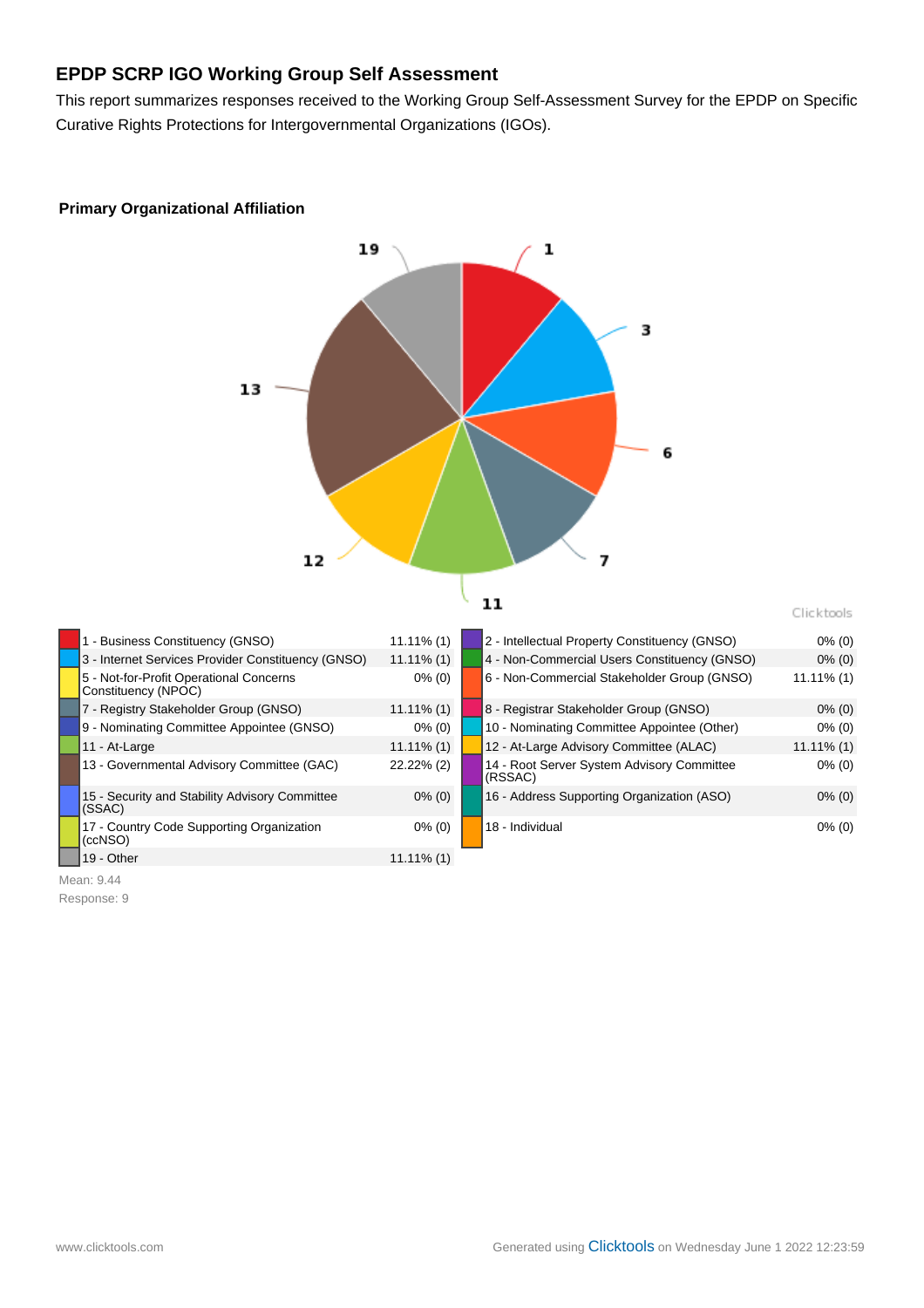

# **The Charter/Mission of the WG where:**

**1-Highly Ineffective means confusing, vague, ill-structured, unbounded, unrealistic (e.g., time, constraints), unachievable; and**

**7-Highly Effective means understandable, clear, well-structured, bounded, realistic (e.g., time, constraints), achievable**

| Average            | 5   |
|--------------------|-----|
| Highest            | 6   |
| Lowest             | з   |
| Standard deviation | 1.2 |
|                    |     |

Response: 8

### **The Expertise of WG members where:**

**1-Highly Ineffective means that, collectively, team members did not possess an appropriate level of knowledge/skill to fulfill the mission; and**

**7-Highly Effective means that team members, collectively, were appropriately knowledgeable and skilled to accomplish the mission**

| Average            | 5.88 |
|--------------------|------|
| Highest            | 7    |
| Lowest             | Δ    |
| Standard deviation | O.99 |

Response: 8

#### **The Representativeness of WG members where: 1-Highly Ineffective means narrow, skewed, selective, unbalanced; and 7-Highly Effective means broad, diverse, balanced**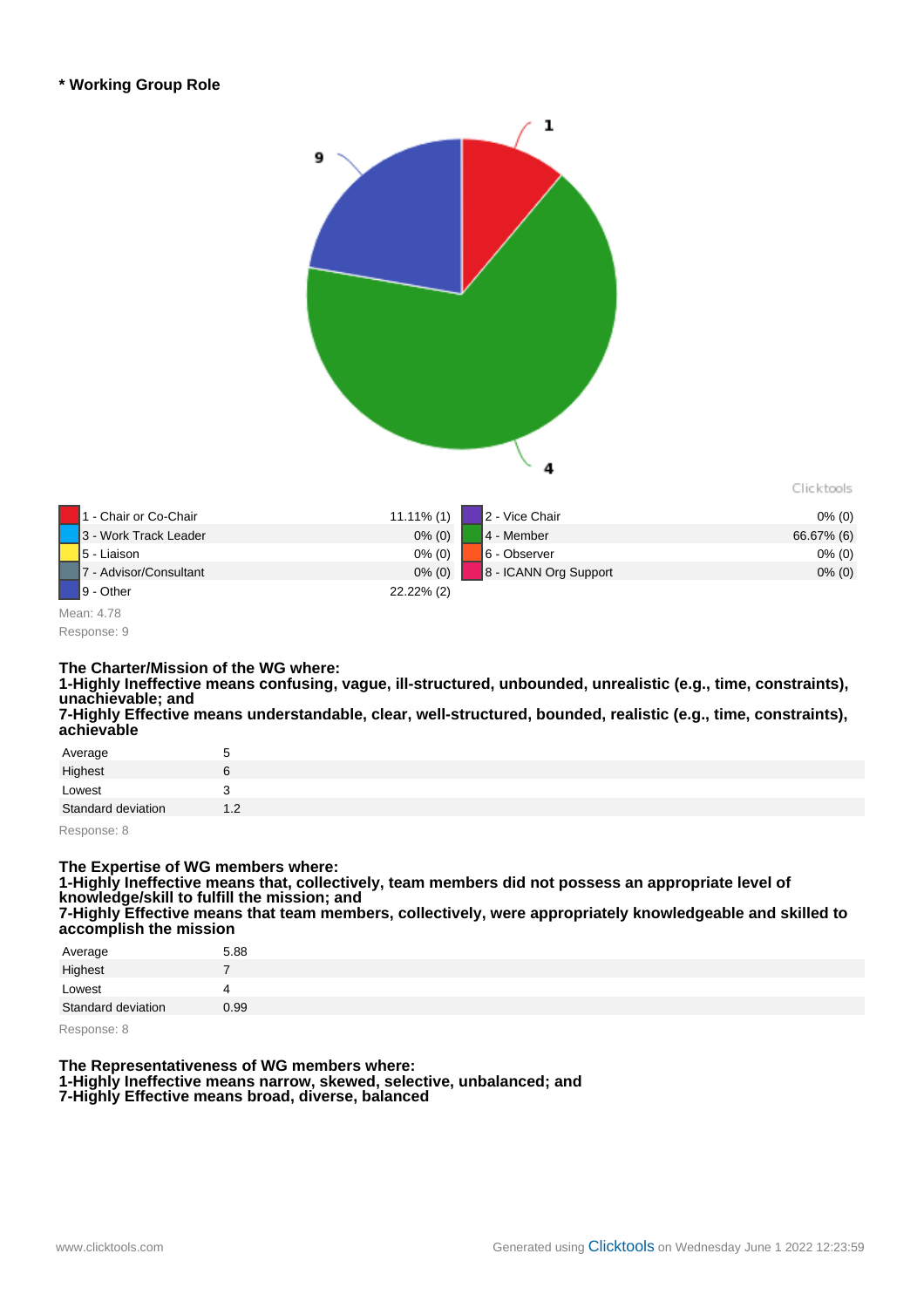| Average            | 4.33 |
|--------------------|------|
| Highest            |      |
| Lowest             |      |
| Standard deviation | -    |

Response: 9

#### **The external Human Resources (e.g., briefings, experts, consultants) provided to the WG where: 1-Highly Ineffective means inappropriate, inadequate, untimely, not helpful/useful; and 7-Highly Effective means appropriate, adequate, timely, helpful/useful**

| __<br>____         | ___<br>____<br>__<br>____ |
|--------------------|---------------------------|
| Average            | 3.83                      |
| Highest            | ь                         |
| Lowest             |                           |
| Standard deviation | 2.14                      |
|                    |                           |

Response: 6

**The Technical Resources (e.g., systems, tools, platforms, templates) provided to and utilized by the WG where:**

**1-Highly Ineffective means difficult, challenging, clumsy, awkward, tedious, slow, not helpful/useful; and 7-Highly Effective means easy, straightforward, clear, efficient, fast, helpful/useful**

| Average            | 5.33 |
|--------------------|------|
| Highest            |      |
| Lowest             |      |
| Standard deviation | 0.87 |
| $\sim$<br>$\sim$   |      |

Response: 9

**The Staff Support Resources (e.g., meeting support, guidelines, documentation, drafting) provided to and utilized by the WG where:**

**1-Highly Ineffective means inappropriate, inadequate, untimely, not helpful/useful; and 7-Highly Effective means appropriate, adequate, timely, helpful/useful**

| Average            | 6.44 |
|--------------------|------|
| Highest            |      |
| Lowest             |      |
| Standard deviation | 0.73 |
| $\sim$<br>$\sim$   |      |

Response: 9

## **Comments about the WG's Inputs**

1 Re: Q9, the charter necessarily required that the WG membership be narrow, skewed, selective, unbalanced.

2 They were very valuable.

I must note that I cannot select "NO ANSWER" in the options

3 ALAc have overall of WG inputs and I agreed with all those statements.

Response: 5

# **The WG**'**s Leadership where:**

#### **1-Highly Ineffective means inappropriate, inadequate, untimely, not helpful/useful; and 7-Highly Effective means appropriate, adequate, timely, helpful/useful**

| Average            | 5.89 |
|--------------------|------|
| Highest            |      |
| Lowest             |      |
| Standard deviation | 0.78 |

Response: 9

### **The Council Liaison to the WG where: 1-Highly Ineffective means inappropriate, inadequate, untimely, not helpful/useful; and 7-Highly Effective means appropriate, adequate, timely, helpful/useful**

| Average            | 5.75 |
|--------------------|------|
| Highest            |      |
| Lowest             |      |
| Standard deviation | .58  |
|                    |      |

Response: 8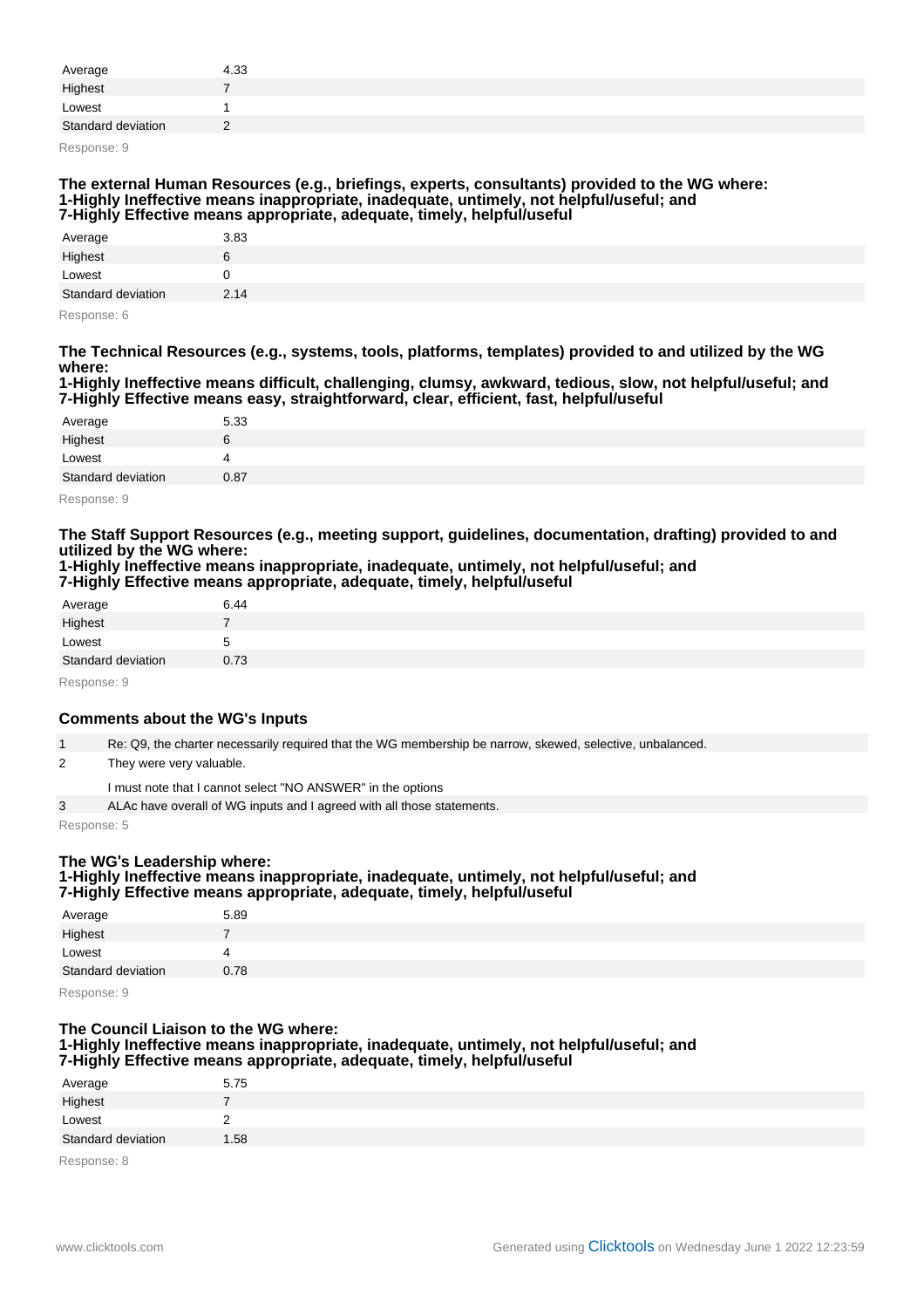### **The Participation climate within the WG where: 1-Highly Ineffective means inhospitable, unilateral, frustrating, unproductive; and 7-Highly Effective means inviting, inclusive, accepting, respectful, productive**

| Average            | 5.5  |
|--------------------|------|
| Highest            |      |
| Lowest             |      |
| Standard deviation | 1.51 |
| $\sim$ $\sim$      |      |

Response: 8

### **The Behavior norm of WG members where: 1-Highly Ineffective means disruptive, argumentative, disrespectful, hostile, domineering; and 7-Highly Effective means accommodating, respectful, collaborative, consensus-building**

| Average            | 5.38 |
|--------------------|------|
| Highest            |      |
| Lowest             |      |
| Standard deviation | 1.3  |
| <b>D</b> 0         |      |

Response: 8

### **The Decision-Making Methodology (e.g., consensus) where: 1-Highly Ineffective means broken, ignored, not observed, disrespected; and 7-Highly Effective means honored, followed, observed, respected**

| Average            | 5.62 |
|--------------------|------|
| Highest            |      |
| Lowest             |      |
| Standard deviation | 1.19 |

Response: 8

# **The Session/Meeting Planning (e.g., agendas) where: 1-Highly Ineffective means disorganized, haphazard, unstructured, untimely notice; and 7-Highly Effective means organized, disciplined, structured, timely notice**

| Average            | 6.33 |
|--------------------|------|
| Highest            |      |
| Lowest             |      |
| Standard deviation | 0.5  |
| Pochonco: 0        |      |

Response: 9

## **Comments about the WG's Processes**

| The decision making methodology was not totally transparent, I think that in some ocassions the WG chairman oriented the decisions, but<br>I agreed with him. |
|---------------------------------------------------------------------------------------------------------------------------------------------------------------|
|---------------------------------------------------------------------------------------------------------------------------------------------------------------|

- 2 the processes in places were quite good and even with a complex situation the leadership acted in the best way possible to reach the goals.
- 3 The Chair, supported by ICANN staff, did an excellent job of ensuring all stakeholder groups/participants had ample opportunity to voice concerns throughout the process, ultimately ensuring the WG was able to arrive at an acceptable compromise.

Response: 4

### **The Working Group's primary Mission where: 1-Highly Ineffective means not achieved, fulfilled, and/or accomplished per the Charter; and 7-Highly Effective means completely achieved, fulfilled, and/or accomplished as directed**

| Average            | 5.56 |
|--------------------|------|
| Highest            |      |
| Lowest             | 4    |
| Standard deviation | 1.01 |

Response: 9

# **The Quality of the WG's outputs (a.k.a. deliverables) where:**

**1-Highly Ineffective means incomplete, inadequate, materially deficient/flawed, unsupported; and 7-Highly Effective means complete, thorough, exhaustive, reasoned, supported**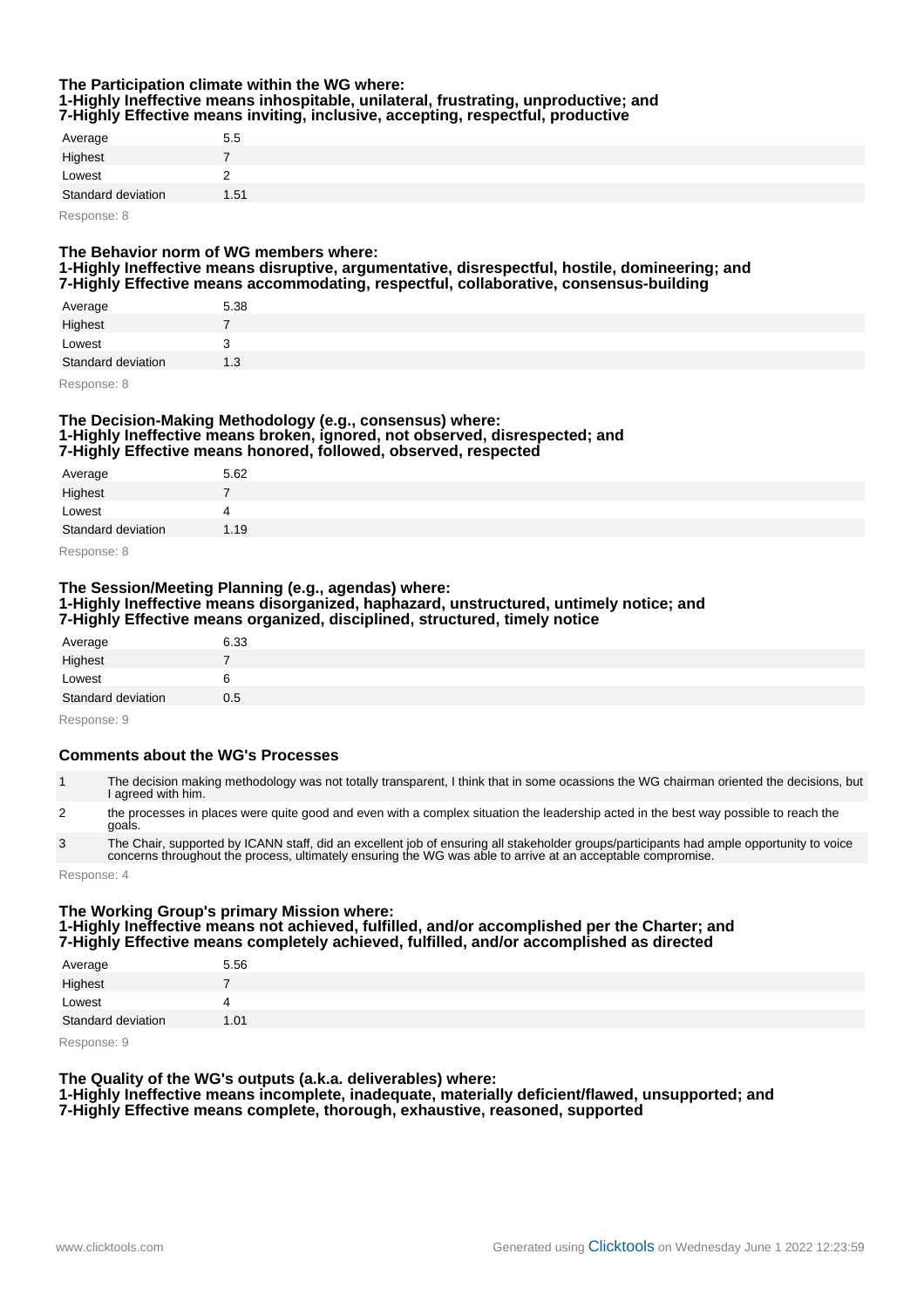| Average            |      |
|--------------------|------|
| Highest            |      |
| Lowest             |      |
| Standard deviation | 0.93 |

Response: 8

### **Comments about the WG's Products and Outputs**

1 The Chair and WG members did an excellent job of coming up with a series of recommendations (representing compromises for all involved) that line up with the charter as given to the WG.

For example, section 2.1.2 of the Final Report is titled:

"Recommendations to Address IGO Immunities While Preserving a Registrant's Right to Seek Review of a UDRP or URS Decision Issued Against It"

This squarely lines up with the instructions in the charter to consider a policy solution that:

- a. accounts for the possibility that an IGO may enjoy jurisdictional immunity in certain circumstances;
- b. does not affect the right and ability of registrants to file judicial proceedings in a court of competent jurisdiction;
- c. preserves registrants<sup>t</sup> rights to judicial review of an initial UDRP or URS decision; and

d. recognizes that the existence and scope of IGO jurisdictional immunity in any particular situation is a legal issue to be determined by a court of competent jurisdiction.

In addition, despite cogent arguments from WG members for the creation of a separate dispute resolution procedure, the WG worked within the confines of the Council instructions with respect to the recommendation of a prior WG that a specific new dispute resolution procedure was not to be created.

Finally, the Council instructions to account for IGO privileges & immunities, but also registrant court options are somewhat at odds. The WG was ultimately able to reach a compromise, but in future charters, Council instructions could usefully be more parallel in terminology (e.g., language such as "accounts for" as was used under 2.a and should have also been used (vs "does not affect") under 2.b); this would also have the benefit of being less prescriptive.

- 2 even facing complex task of difficult solution the outcome was more than satisfactory.
- 3 The WG carefully considered its Charter and Mission, in particular to produce a policy solution that:
	- a. accounts for the possibility that an IGO may enjoy jurisdictional immunity in certain circumstances;
	- b. does not affect the right and ability of registrants to file judicial proceedings in a court of competent jurisdiction;
	- c. preserves registrants' rights to judicial review of an initial UDRP or URS decision; and

d. recognizes that the existence and scope of IGO jurisdictional immunity in any particular situation is a legal issue to be determined by a court of competent jurisdiction,

while not creating a separate dispute resolution procedure, in line with Council instructions.

The WG worked hard to resolve the tension between preserving registrants' right to go to court while accounting for IGOs' privileges and immunities.

After compromises on both sides, it ultimately proposed a solution to modify the existing dispute resolution procedure in the UDRP/URS to allow parties, if both in agreement, to resolve disputes using arbitration, thereby accounting for IGOs' privileges and immunities, all the while preserving registrants' ability to go to court if they do not consider arbitration appropriate.

Response: 3

#### **My personal Engagement in helping the WG accomplish its mission: 1-Participated Never; and 7-Participated Extensively**

| Average            | 4.67 |
|--------------------|------|
| Highest            |      |
| Lowest             | 1    |
| Standard deviation | 2.29 |
|                    |      |

Response: 9

#### **My personal Fulfillment considering the time, energy, and work efforts I contributed to this WG: 1-Highly Unrewarding; and 7-Highly Rewarding**

| - -                | _    |
|--------------------|------|
| Average            | 5.12 |
| Highest            |      |
| Lowest             |      |
| Standard deviation | 2.03 |
| $\sim$<br>$\sim$   |      |

Response: 8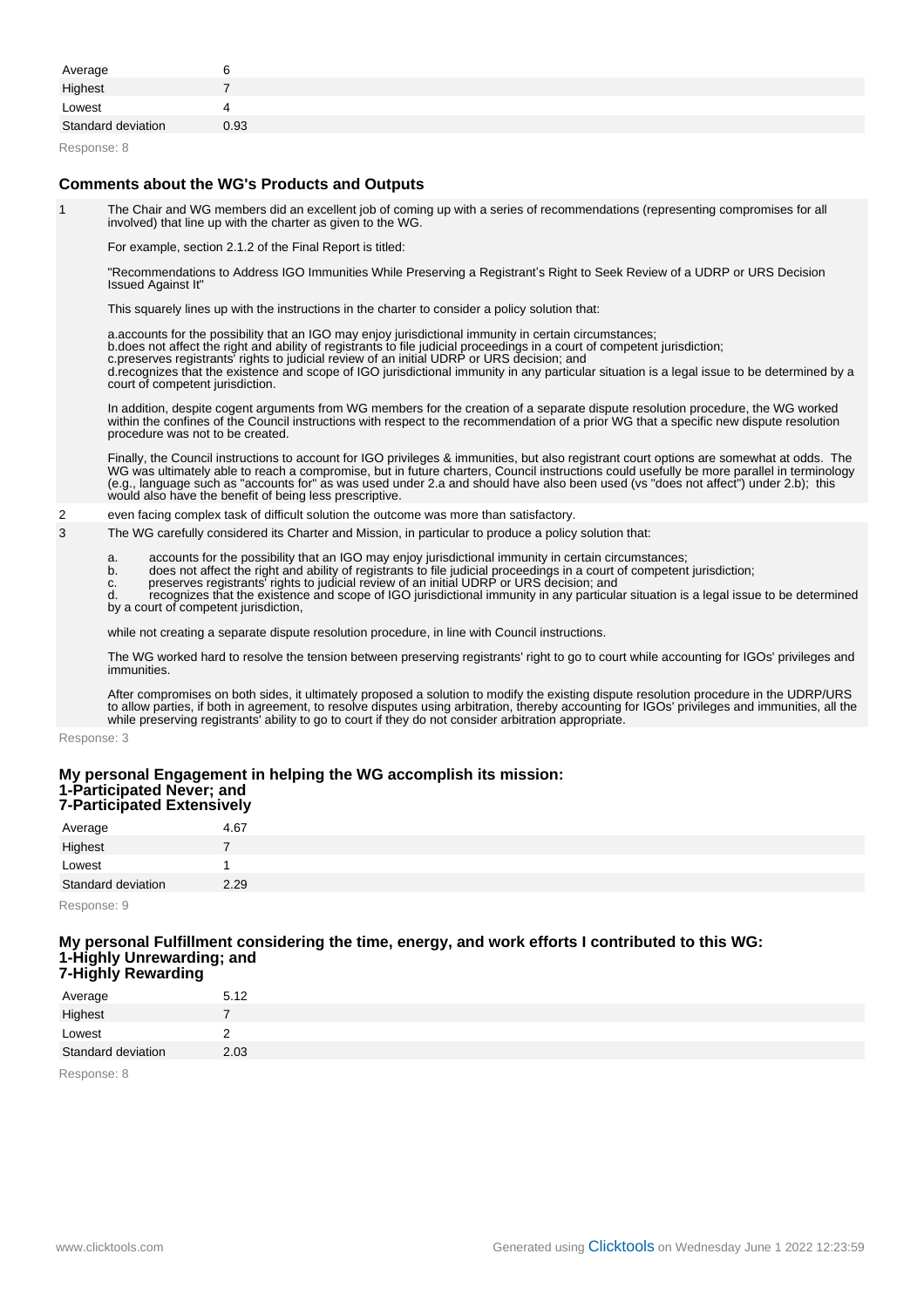#### **Assuming all other conditions are suitable (e.g., subject, interest, need, fit, availability), I assess my personal Willingness-to-Serve on a future ICANN Working Group as: 1-Extremely Unreceptive; and 7-Extremely Receptive**

| Average            | 5.89 |
|--------------------|------|
| Highest            | 7    |
| Lowest             | З    |
| Standard deviation | 1.17 |

Response: 9

### **Comments about Personal Dimensions**

1 Q24. I saw my role as focused on balancing opposing interest in order to produce an acceptably fair outcome.

2 In this case my participation was nill due to the fact that the issues being discussed were mostly legal and the lawyers in the WG were the ones discussing the different points, I am an engineer and many times I wasn't sure what was the point of the discussion.

3 as I said as in many other groups I joined, I started full committed and then I needed to step down from this particular groups, but still working full committed with other 4 relevant working groups as NomCOM 2022 as voting member ; nomcom review and implementation WG; holistic review TOR, OFB-WG recommendation/prioritization; WS2 coordination WG and Governance WG internally at LACRALO.

Response: 4

## **\* How did you learn about the WG (Select any/all that apply)?**

- 1 I was contacted by an ICANN Staff member
- 2 I learned about the WG through one of ICANN's websites (or Wikis)
- 3 I learned about the WG through one of ICANN's websites (or Wikis)
- 4 Other
- 5 I was informed or invited by my SG/C or ICANN-affiliated organization
- 6 I was informed or invited by my SG/C or ICANN-affiliated organization
- 7 A professional colleague or associate informed me about the WG
- 8 I was informed or invited by my SG/C or ICANN-affiliated organization
- 9 A professional colleague or associate informed me about the WG

Response: 9

### **If you selected "Other" in the question above, please explain:**

1 I have been participating in the different IGO's WG since they started Response: 1

## **\* Approximately how long have you been involved with ICANN?**



Clicktools